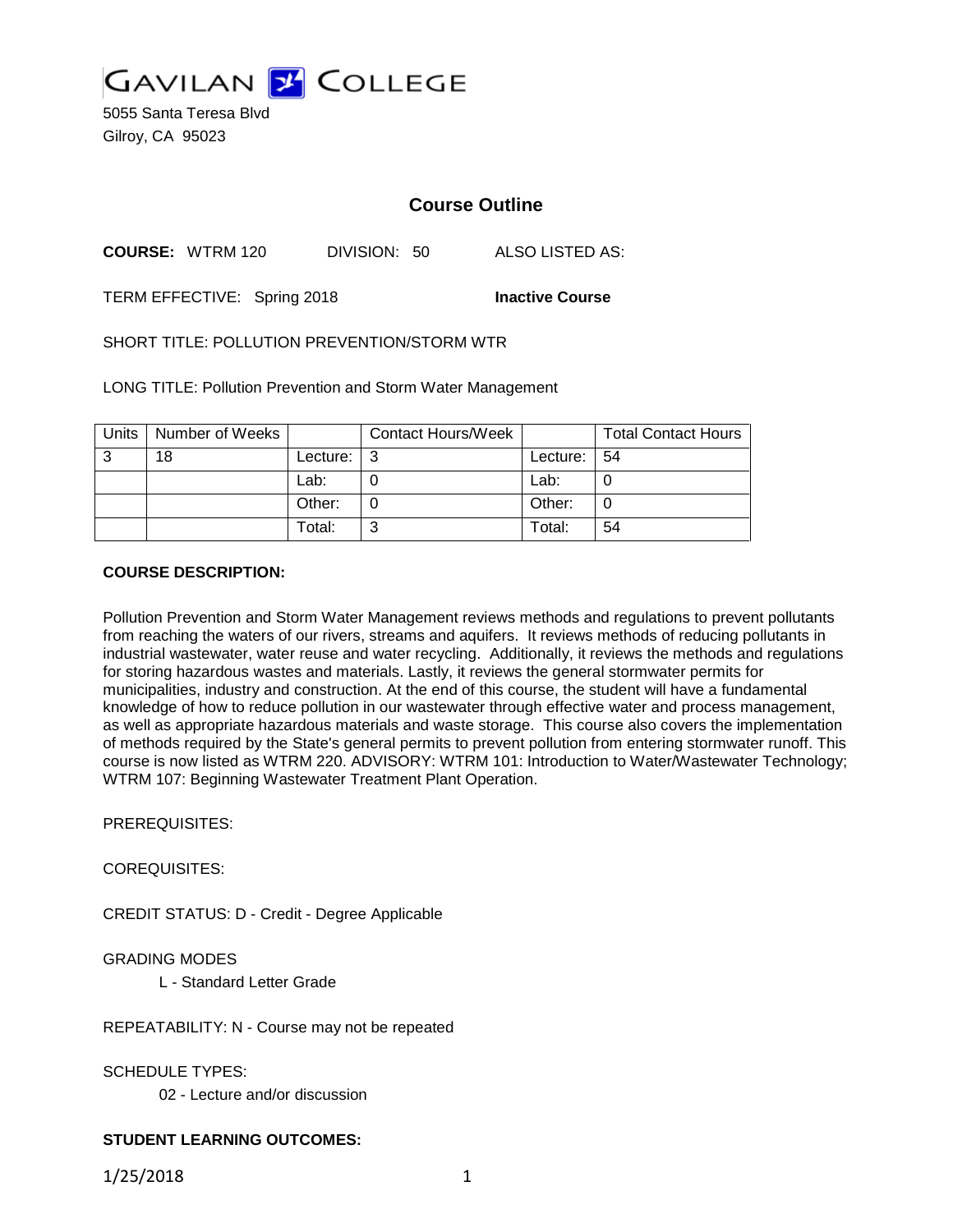1. Outline the key elements of Pollution Prevention, Ingredient, and Chemcial Waste Storage, Process Design, Equipment Design, and Facility Design.

Measure: Quizzes, Exams, Homework Assignments PLO:

ILO: 7,3,2,6

2. Explain the requirements of Title 22 , Article 10 - 14. Measure: Quizzes, Exams, Homework Assignments PLO: ILO: 7,3,2,6

3. Outline the requirements of 40 CFR Part 112 Spill Prevention, Containment and Counter Measure. Measure: Quizzes, Exams, Homework Assignments PLO: ILO: 7,3,2,6

4. Describe the major elements of erosion and sediment control. Measure: Quizzes, Exams, Homework Assignments PLO: ILO: 7,3,2,6

5. Explain the required elements of a General Municipal Storm Water Permit. Measure: Quizzes, Exams, Homework Assignments PLO: ILO: 7,3,2,6

6. Outline the required elements for a General Industrial Storm Water Permit. Measure: Quizzes, Exams, Homework Assignments PLO: ILO: 7,3,2,6

7. Describe the key requirements associated with a General Construction Storm Water Permit. Measure: Quizzes, Exams, Homework Assignments PLO: ILO: 7,3,2,6

CONTENT, STUDENT PERFORMANCE OBJECTIVES, OUT-OF-CLASS ASSIGNMENTS

Inactive Course: 03/13/2017

9 Hours

Content: Pollution Prevention, Process Management, Process Control, Equipment Design, Facility Design, Material Storage, Water Reuse, Water Recycling, Cleaning Processes, Rinsing processes.

Student Performance Objectives (SPO): Describe the key elements of Pollution Prevention, Process Management, Process Control, Equipment Design, Facility Design, Material Storage, Water Reuse, Water Recycling, Cleaning Processes, and Rinsing processes as they relate to pollution control and storm water management.

Out-of-Class Assignments: Reading, problems

9 Hours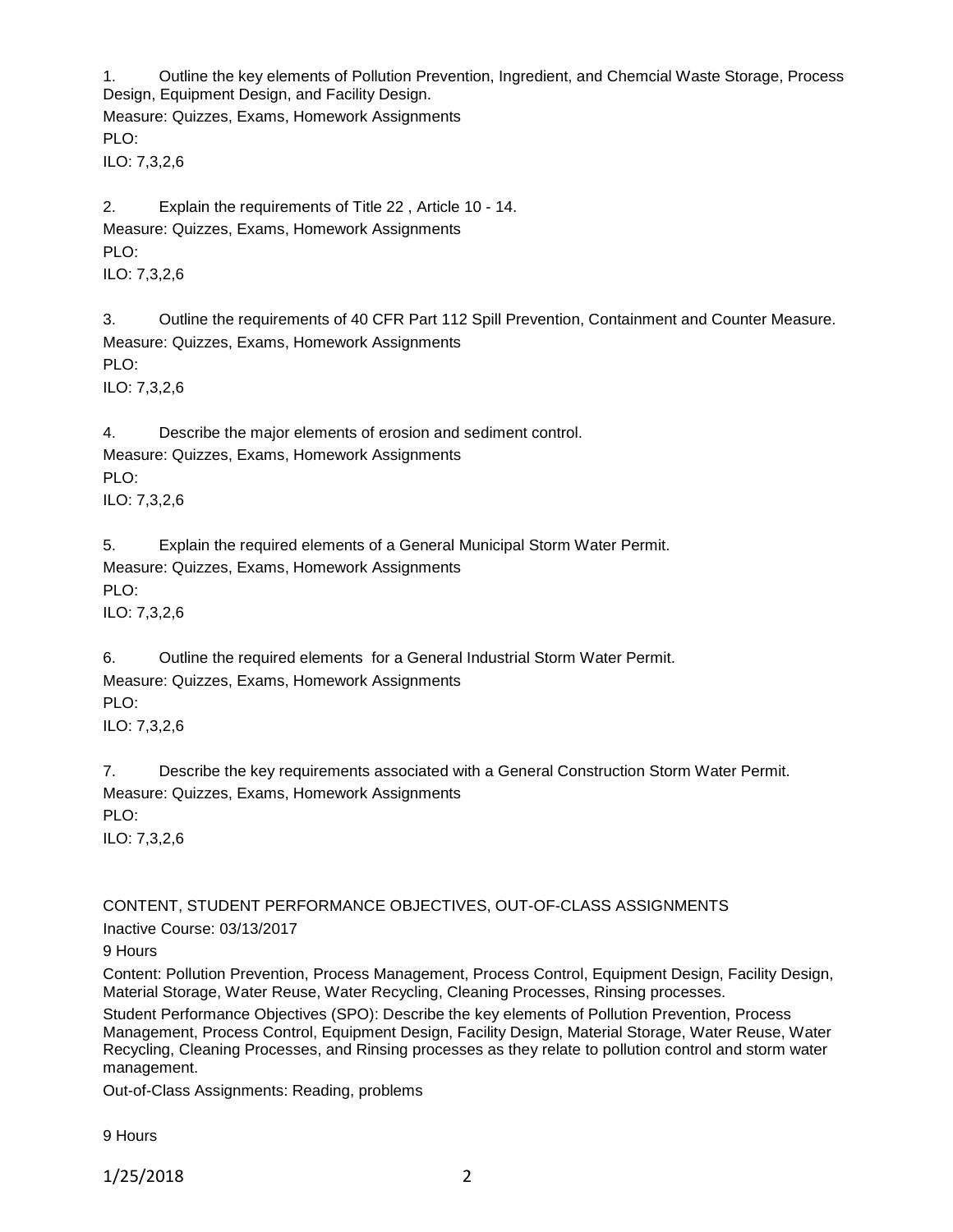Content: Title 22, Hazardous Waste Storage.

Student Performance Objectives (SPO): Explain the requirements of Title 22, Hazardous Waste Storage. Out-of-Class Assignments: Reading, group homework

### 9 Hours

Content: SPCC and Petroleum Storage.

Student Performance Objectives (SPO): Explain the requirements of SPCC and Petroleum Storage. Out-of-Class Assignments: Reading, group homework

### 6 Hours

Content: Erosion and Sediment Control

Student Performance Objectives (SPO): Outline the primary elements of Erosion and Sediment Control Out-of-Class Assignments: Reading, group homework

### 3 Hours

Content: Gereral Municipal Stormwater Permit

Student Performance Objectives (SPO): Explain the requirements of a Gereral Municipal Stormwater Permit Out-of-Class Assignments: Reading, group homework

6 Hours

Content: General Industrial Stormwater Permit

Student Performance Objectives (SPO): Explain the requirements of a Gereral Industrial Stormwater Permit Out-of-Class Assignments: Reading, group homework

10 Hours

Content: General Construction Stormwater Permit

Student Performance Objectives (SPO): Explain the requirements of a General Construction Stormwater Permit

Out-of-Class Assignments: Reading, group homework

2 Hours

# **METHODS OF INSTRUCTION:**

Lecture, Homework, Quizzes, Group Project

# **METHODS OF EVALUATION:**

CATEGORY 1 - The types of writing assignments required: Percent range of total grade: 10 % to 20 % Written Homework Reading Reports CATEGORY 2 - The problem-solving assignments required: Percent range of total grade: 30 % to 40 % Homework Problems **Quizzes** Exams

CATEGORY 3 - The types of skill demonstrations required: Percent range of total grade: 20 % to 30 %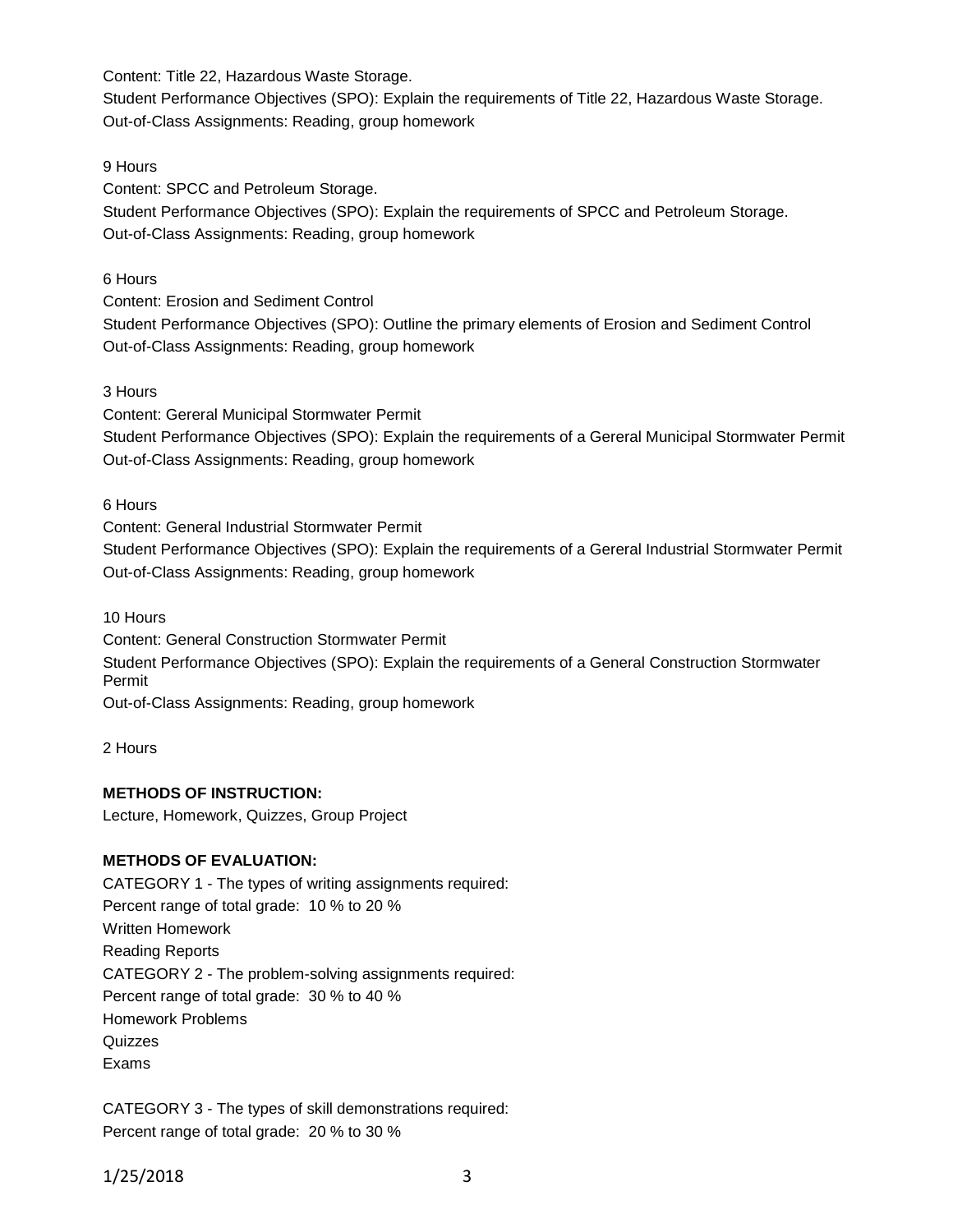Class Performance/s Field Work Performance Exams

CATEGORY 4 - The types of objective examinations used in the course: Percent range of total grade: 20 % to 40 % Multiple Choice **Completion** Other: Storm Water Pollution Prevention Plan

CATEGORY 5 - Any other methods of evaluation: group projects

Percent range of total grade: 10 % to 15 %

### **REPRESENTATIVE TEXTBOOKS:**

Required:

Government Codes posted online:

CCR Title 22 , chapt 10 -14, 40CFR Part 112, California General Municipal Storm Water Permit, California General Industrial Stormwater Permit, California General Construction Storm Water Permit, Certified Professional in Erosion and Sediment Control Exam Review and Study Guide, State of California, US EPA, State of California X3, Envirocert.

Most current government codes online, as listed.

or other appropriate college level text.

Reading level of text, Grade: 11 Verified by: Dana Young

#### **ARTICULATION and CERTIFICATE INFORMATION**

Associate Degree: CSU GE: IGETC: CSU TRANSFER: Transferable CSU, effective 201270 UC TRANSFER: Not Transferable

SUPPLEMENTAL DATA: Basic Skills: N Classification: Y Noncredit Category: Y Cooperative Education: Program Status: 1 Program Applicable Special Class Status: N CAN: CAN Sequence: CSU Crosswalk Course Department: WTRM CSU Crosswalk Course Number: 120 Prior to College Level: Y